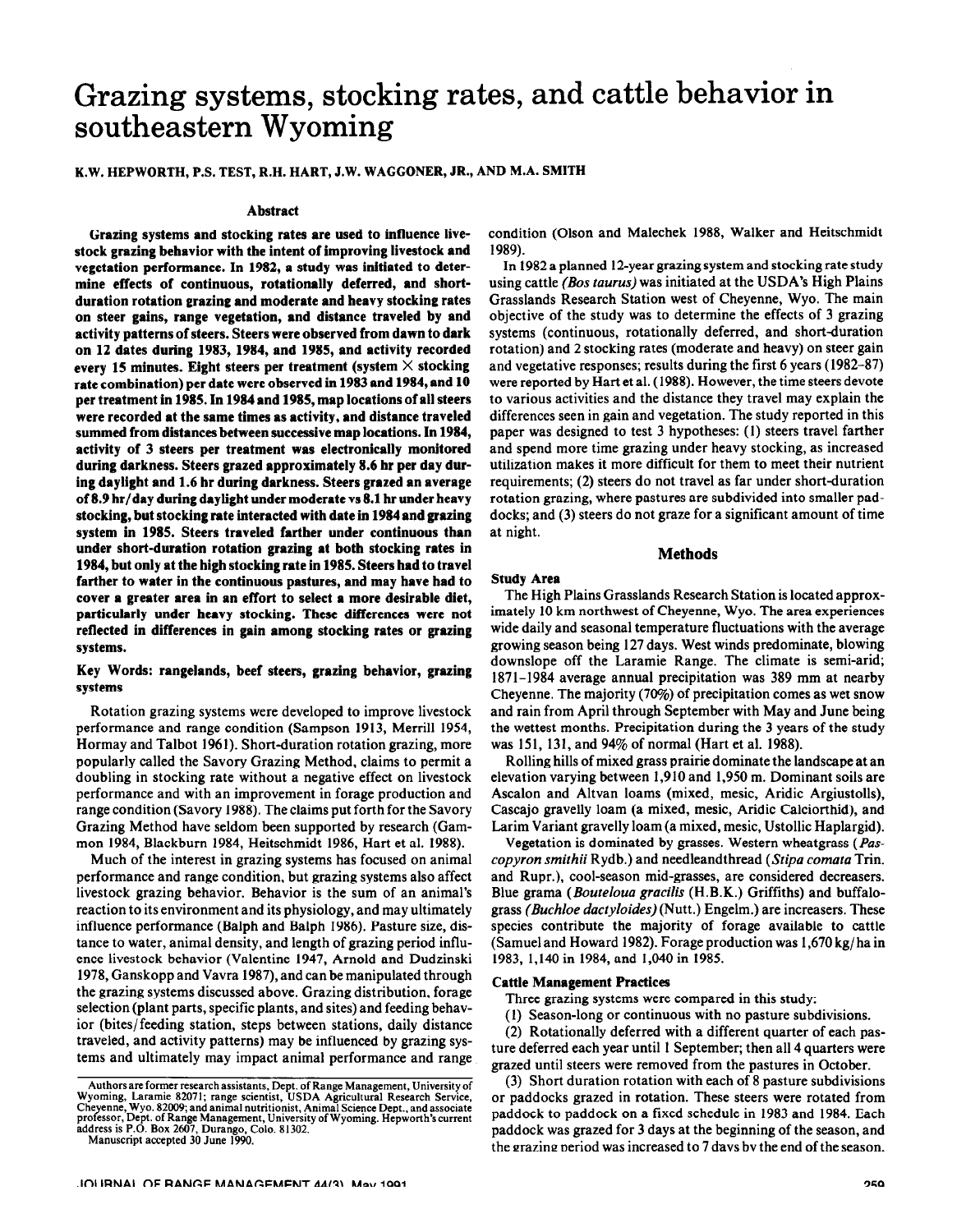forage growth rate and availability.  $\qquad \qquad \text{test as appropriate. Significance is at the } P \leq 0.05 \text{ level.}$ 

Two stocking rates were used, moderate (4 steer/ 12 ha) and heavy (4 steers/9 ha) in 1983 and 1984. The moderate stocking rate was approximately the SCS (1986) recommended rate for the condition of the sites; the heavy SR was approximately  $33\%$ higher. In 1985, 5 steers were stocked on each moderate or heavy pasture.

A randomized block design with 2 replications was used. The factor blocked was topography; the first replication was on a steeper, predominantly north slope  $(0-15\%)$  while the second replication was on a more nearly level (O-6%) southern exposure.

Steers used were of Hereford-Angus-Simmental or Hereford-Angus-Charolais breeding. Initial average steer weights were 292 kg in 1983,245 in 1984, and 249 in 1985.

Steers were weighed at the beginning of the grazing period and every 2 weeks thereafter. Weights were obtained following an overnight shrink period (no food or water) for 15 to 16 hours. Further details of experimental design and management can be found in Hart et al. (1988).

# **Animal Grazing Activity**

Steer activity was observed from 1983 through 1985. Pastures were close enough that 1 person could watch the steers in 2 pastures at a time. In 1983 only 1 replication was done per day so it took 2 days to do both replications; observation dates were 19 and 22 July and 5 August, 9 and 12 August, 15 and 18 August, and 23 and 26 August. In 1984 and 1985 both replications were observed on the same day, on 27 June, 18 July, and 16 August 1984, and 14 June, 17 July, 15 August, and 19 September 1985.

Observation periods began at first light and ended when it was too dark to see cattle clearly, from approximately 30 min before sunrise to 30 min after sunset. Activity of each steer in each pasture was recorded at 15-minute intervals and categorized as grazing, resting, or traveling. Locations of each steer at each interval were plotted on scaled maps.

In 1984, we monitored night-time activity of steers from 1900 to 0700 the following morning (standard time), using Telonics tipswitch radio collars and a chart graph recorder. The recorder graphed signal strength and pulse rate or period. Signal strength varied with the movement of the steer while the period changed from shorter to longer as the steer lowered his head to graze. Activity of 1 steer per pasture in replication 1 was monitored from 13 to 16 August and from 20 to 24 August, and of 1 steer per pasture in replication 2 between 4 and 11 September 1984. We tried to monitor 2 steers per night but this was not always possible because of equipment failure. A more intensive study design was planned for 1985, but equipment failure early in the summer halted night work shortly after it began.

Distance traveled was obtained in 1984 and 1985 by totaling distances between successive observations throughout the day as plotted on scaled maps. No data from rotationally deferred pastures were obtained in 1985.

Time per day spent in each activity and travel distances were analyzed using standard ANOVA techniques for a split-plot design with 2 replications and 4 (1983 and 1984) or 5 (1985) samples within an experimental unit (pasture). Each year was analyzed separately, because different cattle were used each year, and cattle numbers and sampling dates varied among years. Dates within a year were handled as main treatments, with stocking rates and grazing systems as sub-treatments.

Time spent in each activity at night was analyzed as a randomized block with 3 blocks (rep 1,13- 16 August; rep 1,20-24 August; and rep 2,4-l 1 September). Rep and date effects were confounded within blocks.

In 1985 the grazing periods varied from 2 to 11 days depending on Mean separations were performed with Duncan's multiple range

# **Results and Discussion**

# **Animal Grazing Activity**

Steers spent significantly more time grazing under moderate than under heavy stocking in 1983 and in June and August 1984, but there were no differences between stocking rates in July 1984 (Table 1). The only case in which steers spent more time grazing

# **Table 1. Grazing and resting times of steers; effects of stocking rates, grazing systems, and dates, 1983-1985.**

|          |                  |                  |                        |                   | ---- 1985 ----   |                  |
|----------|------------------|------------------|------------------------|-------------------|------------------|------------------|
|          |                  |                  | - - - - - - - - 1984 - |                   |                  | SD               |
| Stocking |                  | 27               | 18                     | 16                | Continu-         | rota-            |
| rate     | 1983             | June             | July                   | August            | uous             | tion             |
|          |                  |                  |                        | Grazing, hr/day   |                  |                  |
| Moderate | 9.5a             | 8.9a             | 8.5 ab                 | 8.2 <sub>b</sub>  | 8.6 b            | 8.8 <sub>b</sub> |
| Heavy    | 7.3 <sub>b</sub> | 8.2 <sub>b</sub> | 8.8 a                  | 7.4c              | 9.6a             | 8.5 b            |
|          |                  |                  |                        | Resting, $hr/day$ |                  |                  |
| Moderate | 7.2 <sub>b</sub> |                  |                        |                   | 6.5a             | 6.2ab            |
| Heavy    | 7.7a             |                  |                        |                   | 5.6 <sub>b</sub> | 6.5a             |
| Mean     |                  | 7.2a             | 7.2 a                  | 5.3 <sub>b</sub>  |                  |                  |

<sup>a,b</sup>Times within the same year and activity, followed by the same letter, are not significantly different  $(P>0.05)$ .

under heavy than moderate stocking occurred in 1985 under continuous grazing; under short-duration rotation grazing, no differences between stocking rates were observed. Resting time, as expected, was inversely related to grazing time, except in 1984 when no differences between stocking rates were observed on any date.

The marginal value theorem of Charnov (1976) postulates that a predator or grazer stops feeding in a "patch" when it can no longer meet its food needs efficiently in that location. Our results suggest that, under heavy stocking, a grazer may stop feeding entirely when it has consumed enough food to meet requirements for maintenance and some growth, because consuming more food for more growth would be energetically inefficient.

Only in 1984 did date have an impact on grazing or resting time. Steers spent less time resting and, under heavy stocking, less time grazing in August than in June or July. This did not seem to be related to shorter days, as no differences between dates were noted in 1985 when the last observations were taken 19 September, when days were even shorter. Grazing system affected grazing and rest time only in 1985 at the heavy stocking rate, when steers spent more time grazing and less time resting under continuous than under short-duration rotation grazing.

All 18 monitored steers continued grazing later than 30 minutes after sunset (when visual observations ceased), for an average of 37 min. Two of the 18 began grazing earlier than 30 minutes before sunrise (when visual observations began), for 10 and 45 minutes. Steers grazed an average of 3 hr and 36 min from 1900 to 0700, with no significant differences among grazing rates or systems. However, this time includes daylight hours between dawn and 0700 and between 1900 and darkness.

Whether steers graze for a significant time during the night depends on the definition of "night grazing". If we exclude from the definition grazing which represents a late ending or an early beginning of the last and first periods of daytime grazing, respectively, then very few steers grazed for long and some did not graze at all during the night.

In 1984, 12 of the 18 monitored steers engaged in true "nighttime grazing", i.e., grazing that did not continue from or into a daytime grazing period. Nine steers grazed for 1 period during the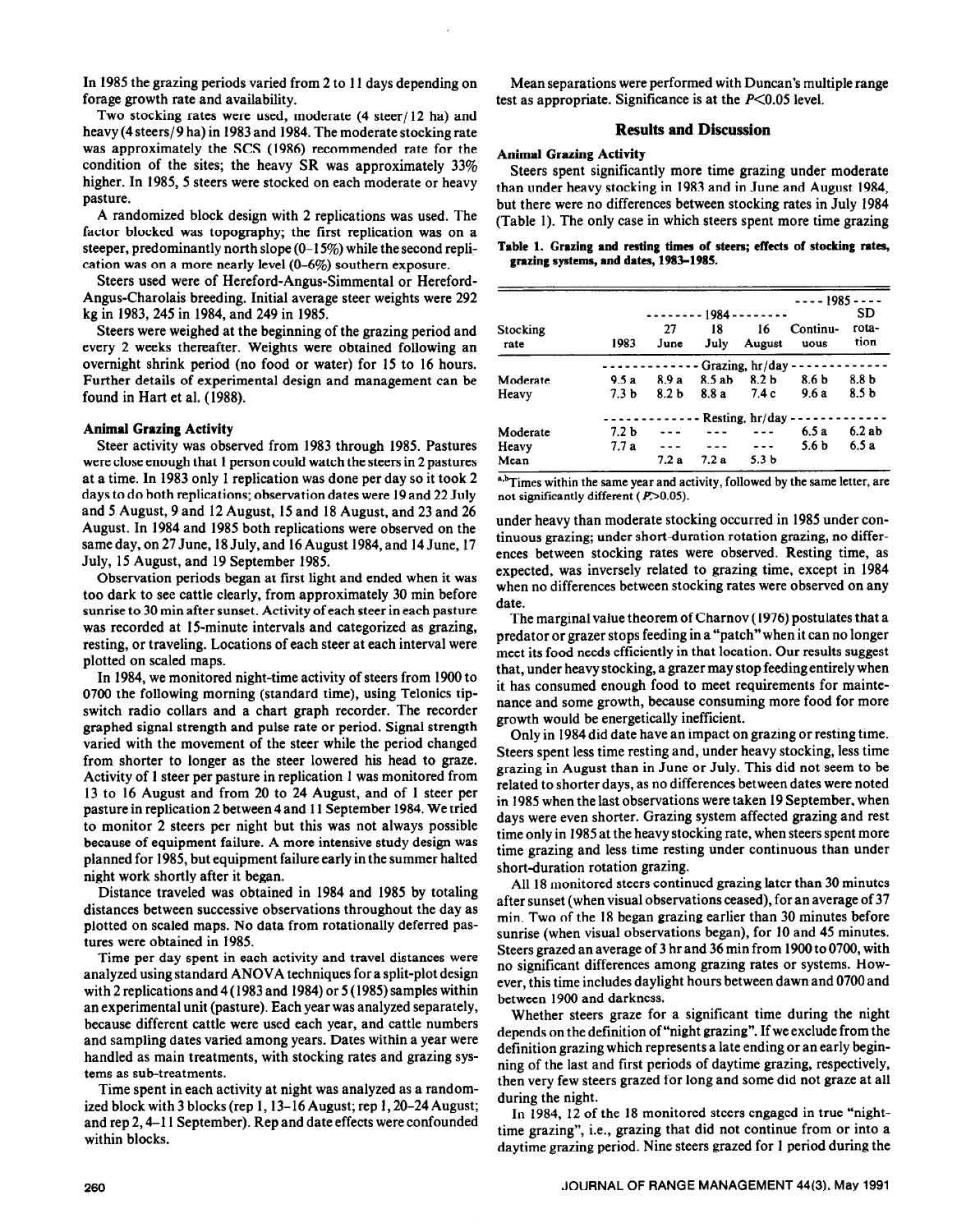night, and 3 steers grazed for 2 periods. Average length of time spent grazing among these 12 steers was 1 hr and 28 min; when all 18 steers were included in the calculations, average grazing time was 58 min. When grazing time immediately after nightfall and immediately before daybreak is added, mean total grazing time during darkness equalled 98 min or 1.6 hr. Again, no differences were detected among stocking rates or systems.

Arnold and Dudzinski (1978) discussed the importance night monitoring might play in detecting total time spent in various activities. Stockdale and King (1983) along with Bjugstad and Dalrymple (1968) found cattle did not spend a significant amount of time grazing at night. However, Hull et al. (1960), Dwyer (1961), Gary et al. (1970), and Stricklin et al. (1976) found that cattle did graze at night.

Average grazing time (day plus night) was 10.2 hr/da, comparable to times reported in other studies. Heifers on crested wheatgrass (Agropyron *desertorum* [Fisch.] Schult. and *A. cristatum*  [L.] Gaertn.) grazed 10.7 hr/da under short-duration grazing and 9.8 hr/da under season-long grazing (Olson and Malechek 1988). But calves on perennial ryegrass *(Loliumperenne* L.) grazed longer under continuous grazing, 8.9 hr/da vs 7.8 hr/da under stripgrazing (Jamieson and Hodgson 1979a and b). Grazing time of yearling steers on Asiatic bluestem *(Bothriocloa ischaemum* [L.] Keng. and *B. caucasica[Trin.]* C.E. Hubb.) decreased from 10.5 to 9.5 hr/da as herbage mass increased from 2 to 4.5 tonnes of organic matter per ha (Forbes and Coleman 1987). Dry cows on *Setaria anceps* grazed 10.5 hr/da (Chacon and Stobbs 1976).

# **Travel Time** and Distance

Average travel time was 35 min or 0.6 hr/day, with no significant differences among stocking rates, grazing systems, or dates. Travel time was highly variable, perhaps because considerable travel could occur in the 15 minutes between observations. For example, steers could travel to or from water in most of the pastures within 15 minutes, and escape observation entirely. However, changes in location between successive observations enabled us to estimate travel distance even when travel was not observed.

In 1984 steers traveled farther under continuous or rotationally deferred than under short-duration rotation grazing (Table 2). In

Table 2. Distances travelled by steers; effects of stocking rates and grazing **systems, 1984 and 1985.** 

|                         |                  | <u> - - - - - - - 1985 - - - - - - - -</u> |                   |  |  |
|-------------------------|------------------|--------------------------------------------|-------------------|--|--|
| System                  | 1984             | Moderate<br>stocking                       | Heavy<br>stocking |  |  |
|                         | km/day           |                                            |                   |  |  |
| Continuous              | 3.0a             | 2.4ab                                      | 2.7a              |  |  |
| Short duration rotation | 1.8 <sub>b</sub> | 2.1 <sub>bc</sub>                          | 1.7c              |  |  |
| Rotationally deferred   | 2.9a             |                                            |                   |  |  |

".<sup>b</sup>Means in the same year, followed by the same letter, are not significantly different  $(P>0.05)$ .

1985, steers traveled farther under continuous than under shortduration rotation grazing at heavy but not at moderate stocking. Travel distance apparently was related to pasture size. Continuously grazed pastures were 8 times as large as short-duration rotation paddocks, and rotationally deferred pastures were 6 (during deferment) or 8 times (after the deferred quarter was opened) as large as short-duration rotation paddocks at the same stocking rate.

Although steers traveled approximately  $1.0 \text{ km/day}$  farther under continuous than under short-duration rotation grazing, this difference was not reflected in any difference in steer gain. Cook (1970) reported that Brody (1945) calculated a net energy requirement of 33 to 35 kilocalories per 100 lb of body weight for a grazing animal to walk a mile, and that Clapperton (1964) calculated a requirement of 39 to 41 kilocalories per 100 lb per mile. This

equates to an average figure of 51 kilocalories/ km of travel/ 100 kg of body weight. Garrett et al. (1959) reported that steers gaining about 2 pounds/day required about 1900 kilocalories per pound gain, equal to about 4200 kilocalories/ kg of gain. Thus the difference of 1 .O km in travel between the 2 systems, on steers weighing an average of 353 kg over the 2 grazing seasons, would be equivalent to a difference of 43 g of average daily gain, a difference too small to detect in this study.

This conclusion is supported by Walker et al. (1989), who calculated that the energy cost of grazing and travel accounted for only 0.44 and 0.15% of the variation in simulated weight change in cows and calves, respectively. However, Hart et al. (1989) noted that cows which had to travel a maximum of 5.6 km to water under continuous grazing gained 0.16 kg/day less than cows which had to travel no more than 1.6 km to water under continuous or shortduration rotation grazing. Thus distance to water had a significant impact on gains while grazing system did not.

In conclusion, steers generally spent less time grazing under heavy than under moderate stocking; this was reflected in lower gains under the former. This suggests that decreased grazing time might serve as an early warning of overstocking, but the difference between the 2 stocking rates averaged only 0.7 hr per day, and varied somewhat among grazing systems, years, and dates within years (Table 1). Grazing systems had no consistent effect on grazing time.

Steers did not travel as far under short-duration rotation grazing as under continuous or rotationally deferred grazing. This difference was not reflected in gains, but Hart et al. (1989) showed that greater travel distance can reduce gains if the increase is large enough. Significant improvements in gain might result from subdividing large pastures, regardless of the grazing system applied.

## **Literature Cited**

- **Arnold, G.W., and M.L. Dudzinski. 1978.** Ethology of free-ranging domestic livestock. Elsevier Sci. Publ. Co, New York.
- **Balph, D.F., and M.H. Balph. 1986.** The application of behavioral concepts to livestock management. Utah Sci. 47:78-85.
- **Bjugsted, A.J., and A.V. Dalrymple. 1968.** Behavior of beef heifers on Ozark ranges. Univ. of Missouri Agr. Exp. Sta. Bull. 870.
- **Blackhum,** W.H. **1984.** Impacts of grazing intensity and specialized grazing systems on watershed characteristics and responses. p. 927-983. In: NRC/NAS, Developing strategies for rangeland management. Westview Press, Boulder, Colo.

**Brody, S. 1945.** Bioenergetics and growth. Reinhold Publ. Co., New York.

**Chrcon,** E., **and T.H. Stobbs. 1976.** Influence of progressive defoliation of a grass sward on the eating behavior of cattle. Aust. J. Agr. Res. 271709-727.

- **Charnov,** E.L. 1976. Optimal foraging, the marginal value theorem. Theor. Pop. Biol. 9:129-136.
- Clapperton, J.L. 1964. The energy metabolism of sheep walking on the level and on gradients. Brit. J. Nutr. 18:47-54.
- **Cook, C.W. 1970.** Energy budget of the range and range livestock. Colorado State Univ. Exp. Sta. Bull. TB109.
- **Dwyer,** D.D. **1961.** Activities and grazing **preferences** of cows with calves in northern Osage County, Oklahoma. Oklahoma State Univ. Agr. Exp. Sta. Bull. B-588.
- **Forbes, T.D.A., and S.W. Coleman.** 1987. Herbage intake and ingestive behavior of grazing cattle as influenced by variation in sward characteristics. p. 141-152. In: E.P. Horn, J. Hodgson, J.J. Mott, and R.W. Brougham (eds.), Proc. Special Session on Grazing Lands Research. Plant-Animal Interface. Winrock. Intemat., Morrilton, Ark.
- **Gammon,** D.M. **1984.** An appraisal of short duration grazing as a method of veld management. Zimbabwe Agr. J. 81:59-64.
- Ganskopp, D., and M. Vavra. 1987. Slope use by cattle, feral horses, deer, and bighorn sheep. Northwest Sci. 60:74-8 I.
- **Garrett, W.N., J.H. Meyer, and G.P. Lofgreen. 1959. The** comparative energy requirements of sheep and cattle for maintenance and gain. J. Anim. Sci. 18:528-546.
- **Gary, L.A., G.W. Sherritt, and E.B. Hale. 1970.** Behavior of Charolais cattle on pasture. J. Anim. Sci. 30:203-205.